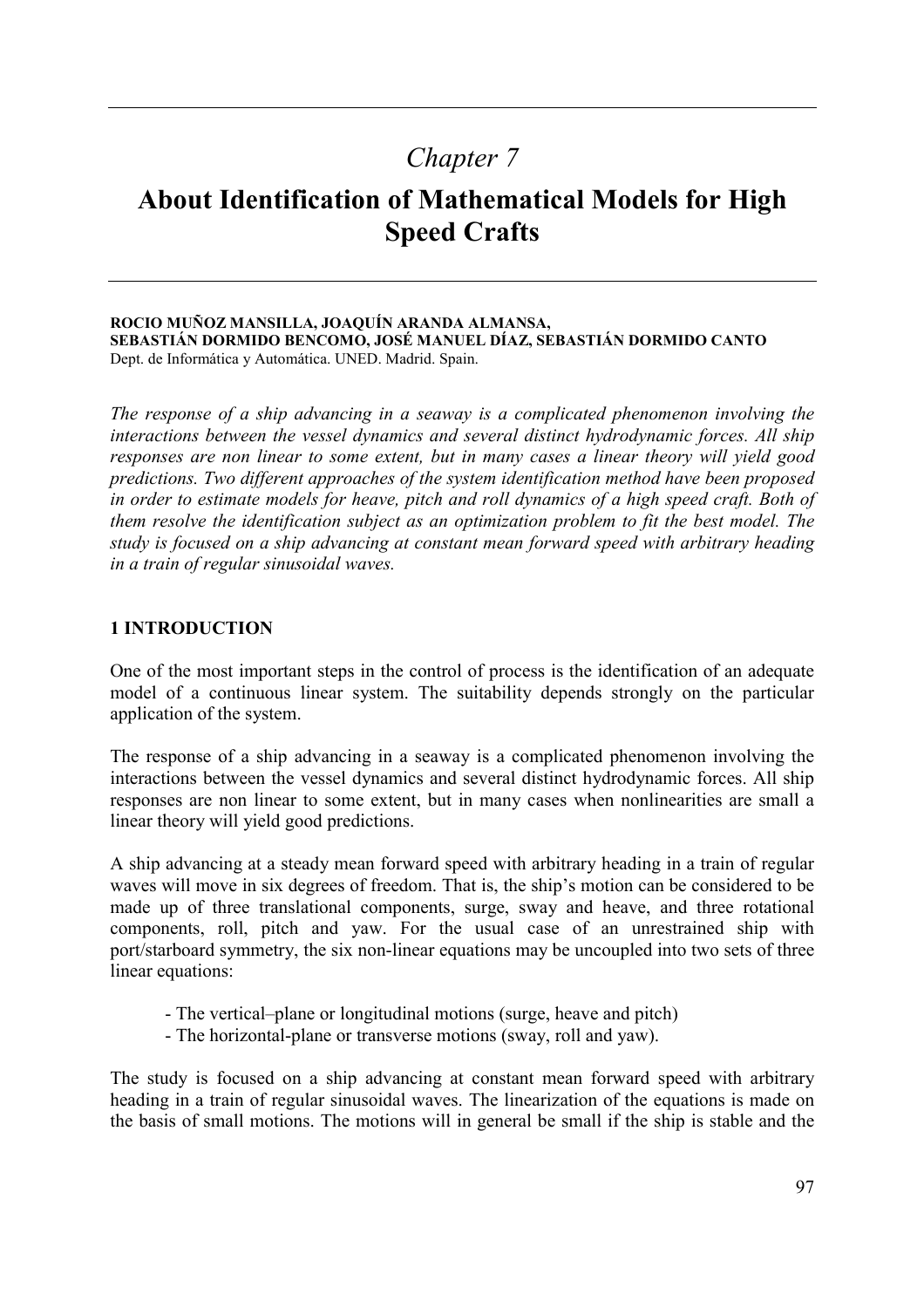#### *Automation for the Maritime Industries*

incident wave amplitude is relatively small. Experimental and theoretical investigations have shown that a linear analysis of ship motions give excellent results over a wide variety of sea conditions.

In a linear theory, the responses of the vessel will be linear with, ie, directly proportional to wave amplitude and occur at the frequency at which the ship perceives the incident waves, that is known as frequency of encounter.

The past decade has seen a growing interest on high speed crafts for both cargo and passenger transportation. Different designs have been considered, and a significant attention has been focused on fast mono-hull displacement ships. One of the objectives in the design is passenger comfort and vehicle safety. Vertical accelerations associated with roll, pitch and heave motions are the main cause of motion sickness. For that reason, a first goal is to damp these three movements.

Therefore, it is necessary to build a mathematical model of the dynamical system that permits the designing of a controller which achieves the reduction pf the heave, pitch and roll motions, and consequently the reduction of the motion sickness index.

Thus, as an initial study, previous researches of the work group have studied the longitudinal and transversal dynamics separately. Firstly, it has been studied heaving and pitching motion for the case of head seas,  $(\mu=180 \text{deg})$  ([1]), modeled actuators and designed different controllers, ([2], [3]), in order to achieve heave and pitch damping and with successful results. And secondly, it has been analyzed the rolling response for the case of lateral waves  $(\mu=90deg)$  ([4]) and in the same way, it has been carried out the actuators modeling and controller designing ([5]).

In this work the study has been extended to an analysis of heave, pitch and roll dynamics with different incidence angles between 180 degrees and 90 degrees. Models can be obtained by different techniques. There are many publications related to the ships modelling ([6], [7]).

In this work modeling is obtained from system identification method ([8], [9])., which is based on the observed input output data.

This research presents two approaches for identifying continuous transfer functions of the vertical and transversal dynamics of a high speed craft. In the first one the problem is set out as a nonlinear optimization problem with nonlinear constraints ([1]). There, the proposed solution is described with a hybrid optimization method (genetic algorithm + nonlinear optimization algorithm with constraints from the Matlab toolbox). In the second one a discussion on the first method is made ([10]) and some questions are raised, in order to obtain models more efficiently. There, these new improvements and their application are depicted.

Thus, this chapter is organized as follows. Firstly it is presented the basic steps in systems identification, where the criterion of fitness is developed. Secondly, it is presented the discussion on identification and the new solution of the problem. Finally, an example is shown in order to compare the two approaches.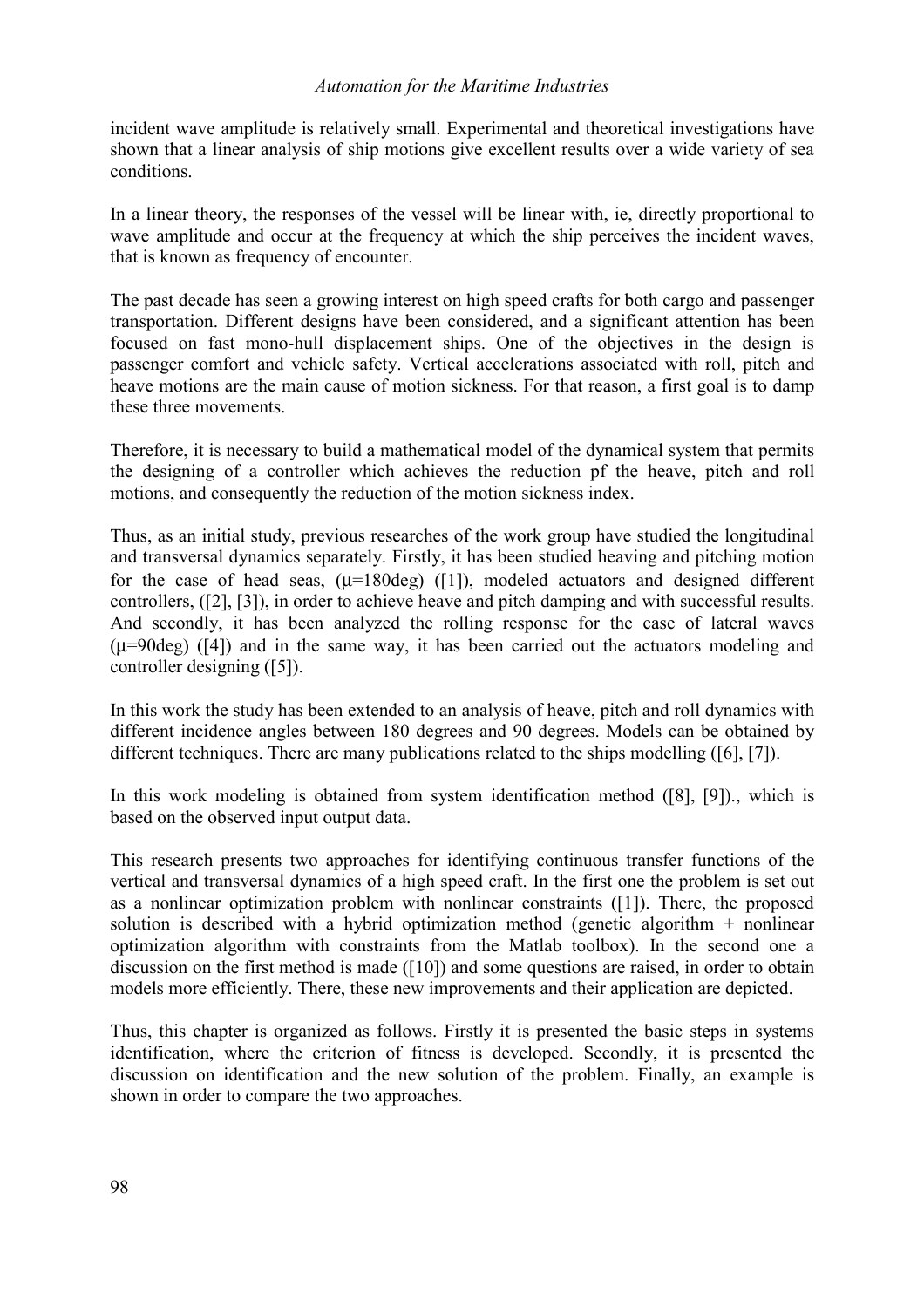## **2 THE STEPS OF SYSTEM IDENTIFICATION**

The system identification problem is to estimate a model of a system based on observed input-output data.

The procedure to determine a model of a dynamical system from observed input-output data involves three basic steps:

- the input- output data
- a set of candidate models (the model structure)
- a criterion to select a particular model in the set, based on the information in the data ( the identification method).

In general terms, an identification experiment is performed by exciting the system (using some sort of input such a step, a sinusoid or a random signal) and observing its input and output over a time interval. These signals are recorded. Then it is tried to fit a parametric model of the process to the recorded input and output sequences.

The first step is to determine an appropriate form of the model. As a second step some statistically based method is used to estimate the unknown parameters of the model. In practice, the estimations of structure and parameters are often done iteratively. This means that a tentative structure is chosen and the corresponding parameters are estimated. The model obtained is then tested to see whether it is and appropriate representation of the system. If this is not the case, some more complex model structure must be considered, its parameters estimated, the new model validated, and thus repeatedly until the best model is achieved. The procedure is illustrated in Figure 1 ([9]).

#### **2.1. Design the experiment**

The system identification method is based on the experimental observation of the system behavior. Therefore, first of all, these set of observed input-output data are required. For that, diverse experiments in CEHIPAR ( El Pardo Model Basin, Spain) are made with a scaled down replica (1:25) of the TF120 ferry. Also there is a second self-propelled replica, which is scaled (1:40).

In order to analyze the dynamic of the fast ferry, tests with diverse types of waves, ship speeds (20, 30 and 40 knots) and different angles of incidence have been made. Also CEHIPAR has a program simulation PRECAL, which reproduces specified conditions and uses a geometrical model of the craft to predict its dynamic behavior. PRECAL is based on a CAD description of the hull of the ship to be analyzed. It solves the physical equations of the dynamic of a ship by using the Band Theory ([6], [7], [11]). This theory basically consists of decomposing the ship's volume into narrow transversal bands on which the nonlinear differential equations of the ship's dynamic are solved by numerical integration.

The data given by PRECAL are those that are going to be used in the system modeling. The program gives amplitude and phase data at different frequencies, so identification in the frequency domain is carrying out.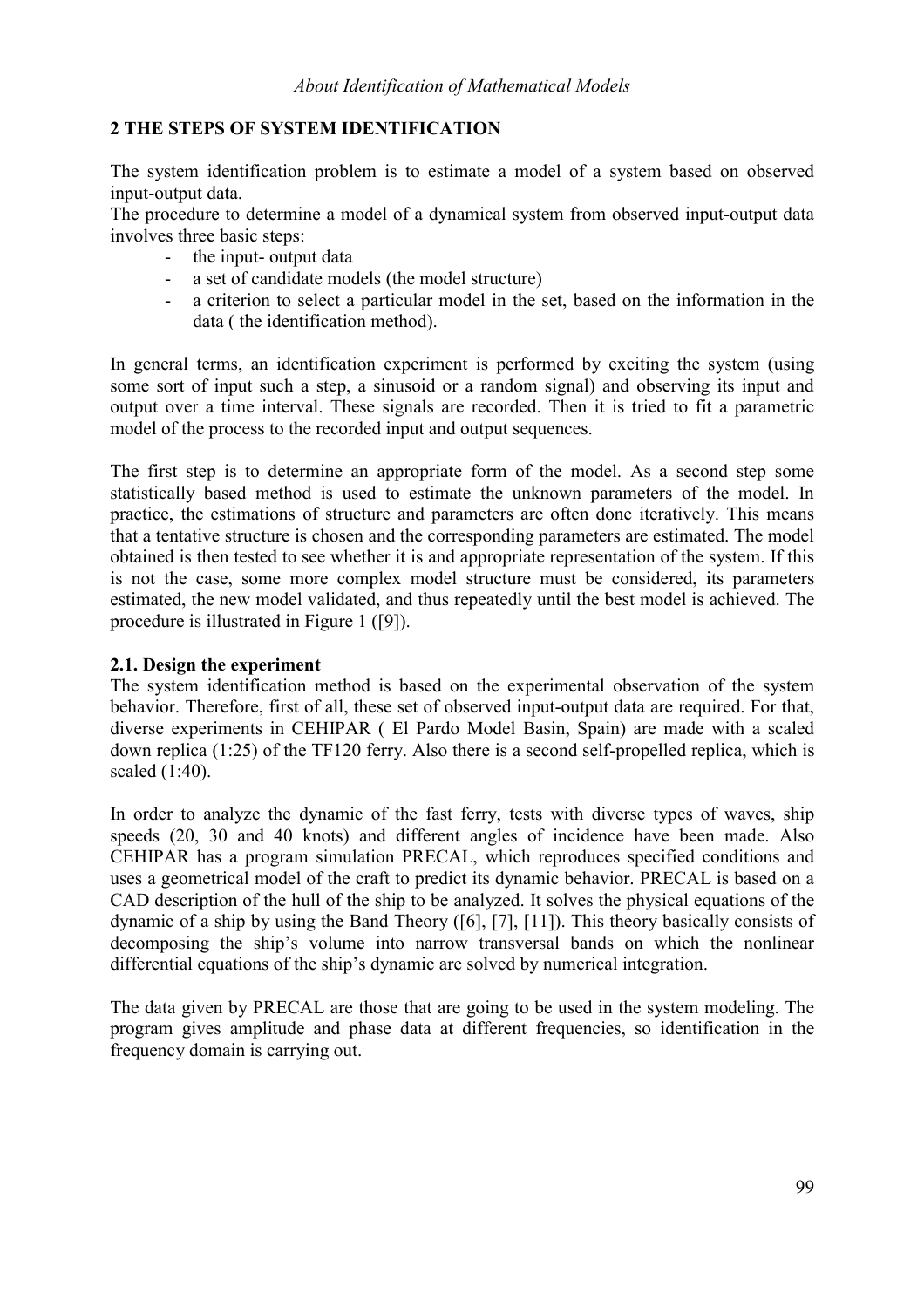#### **2.2 The input output data**

The experimental input- output data are generated by program simulation PRECAL, which models the geometry and behavior of the physical model. Simulations are tried with regular waves, with the following characteristics,

- natural frequency between the rank [0.393,1.147] rad/s
- angles of incidence 90º, 105º, 120º, 135º, 150º, 165º, 180º
- ship speed 20, 30 and 40 knots.



**Figure 1. Identification procedure** 

Tests consist of excitation of the ship system by the sea wave (the input is the wave height (m)). For each type of wave, that is, wave frequency and angle of incidence, the ship responses are measured: total forces of heave, surge and sway, total moments of roll, pitch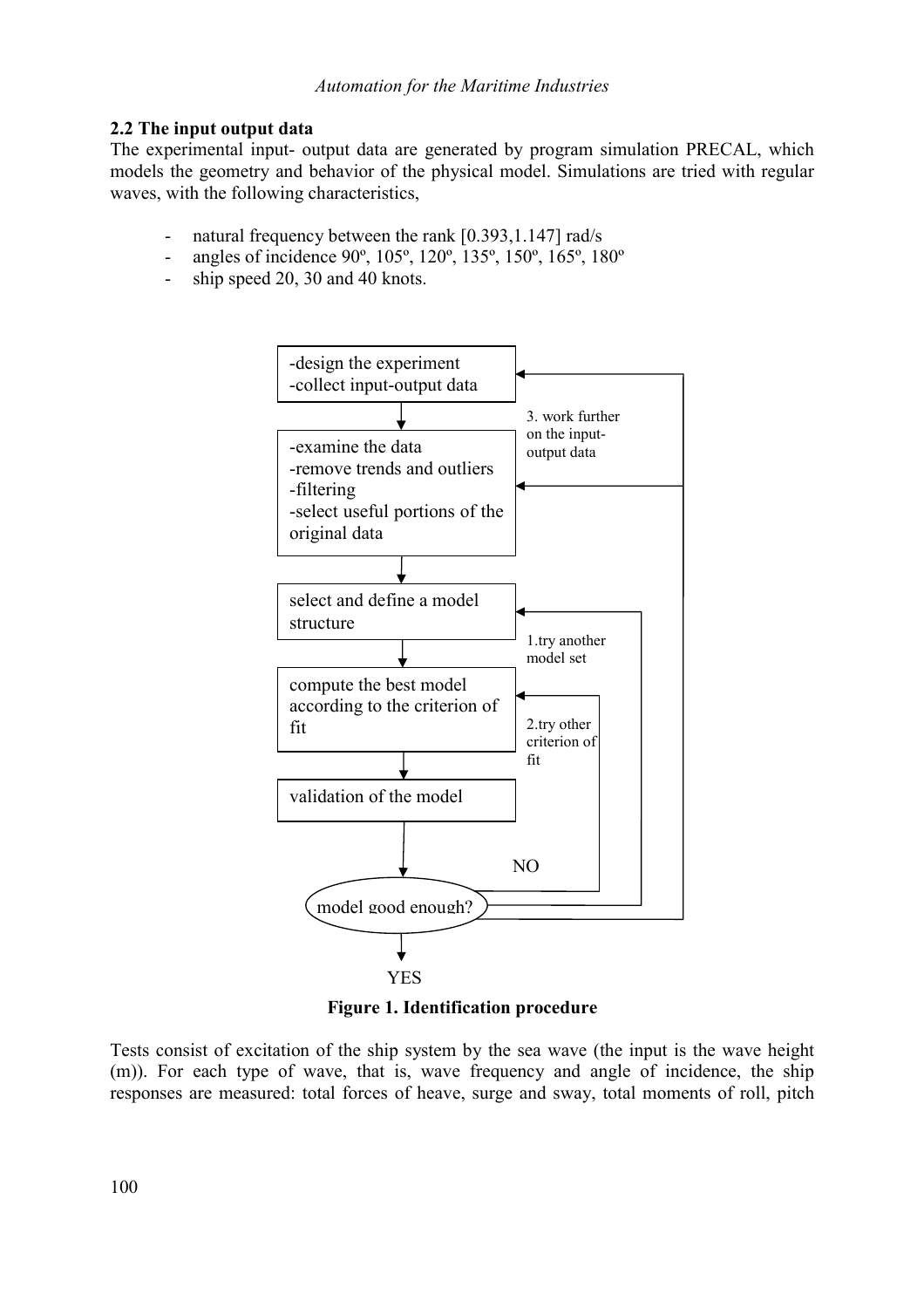and yaw, and the motion in the six degrees of freedom: heave, surge, sway, roll, pitch and yaw.

In this case, the study is focused on heave, pitch and roll modes. Thus, the given outputs related to these motions are, in the frequency domain, the following ([12]),

- amplitude ([KN/m]) and phase ([deg]) of the total force of excitation heave,
- amplitude ( $[deg/m]$ ) and phase ( $[deg]$ ) of the motion response heave,
- amplitude ([KNm/m]) and phase ([deg]) of the total moment of excitation pitch,
- amplitude ( $[deg/m]$ ) and phase ( $[deg]$ ) of the motion response pitch,
- amplitude ([KNm/m]) and phase ([deg]) of the total moment of excitation roll,
- amplitude ( $[\text{deg/m}]$ ) and phase ( $[\text{deg}]$ ) of the motion response roll.

### **2.3. Model of the system**

The block diagram of the system to identify is depicted in figure 2.



**Figure 2. Block diagram of the system** 

Thus, the transfer functions to be modelled are the following

- $G_{1H}(s)$ : from wave height (m) to heave force (kN)
- $G_{2H}(s)$ : from heave force (kN) to heave motion (m)
- $G_{1P}(s)$ : from wave height (m) a momento pitch (kNm)
- $G_{2P}(s)$ : from pitch moment (kNm) to pitch motion (degrees)
- $G_{1R}(s)$ : from wave height(m) to roll moment (kNm)
- $G_{2R}(s)$ : from roll moment (kNm) to roll motion (degrees)

Based on the principle of linear superposition, it yields that

$$
G_Z(s) = G_{1Z}(s) \cdot G_{2Z}(s), \text{ for } Z = H, P, R
$$
 (1)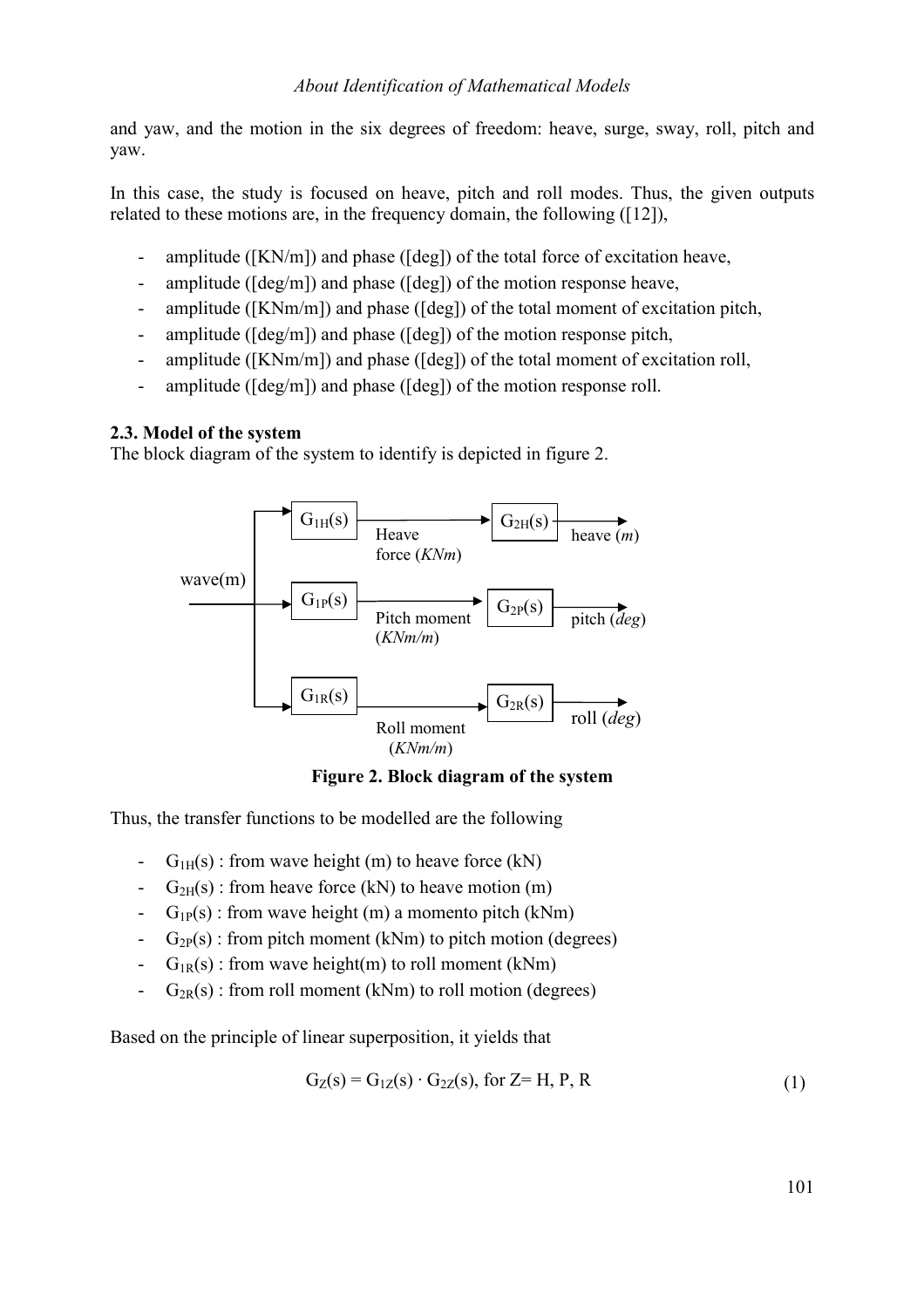#### *Automation for the Maritime Industries*

Therefore, the given input output data are used to identify directly the transfer functions  $G_Z(s)$ whose input is the wave height, and the outputs are the heave, pitch or roll motions, and similarly the transfer functions  $G_{1Z}(s)$ , whose input is the wave height, and the outputs are heave force, pitch moment, or roll moment. The identification of the transfer functions  $G_{2Z}(s)$ are made indirectly, by using the relation (1).

#### **2.4 Criterion of fit**

Once the experiments with the system to model are designed, and the obtained input output data are examined, next step is to select and define a model structure and give a criterion of fit, so that it can be computed the best model that reproduces the dynamic of the ship system more suitably.

The system identification gives the mathematical model in the form of transfer function. Data given by the simulator PRECAL are in the frequency domain. Therefore, it will be carried out a parametric estimation of the transfer functions in the frequency domain.

In this way, consider the general parameterized transfer function (2). The estimation of the model consists of the fitness of the frequency response or Bode diagram of a transfer function with a fixed number of poles and zeros (model structure) to the actual measured data.

$$
G(s,\theta) = \frac{B(s,\theta)}{A(s,\theta)} = \frac{b_{m+1}s^m + b_m s^{m-1} + \dots + b_1}{s^n + a_n s^{n-1} + \dots + a_1}
$$
 (2)

For the identification of the model it is employed a parametric method, characterized by the adjustment of the collected data to an estimated parameter vector θ.

$$
\theta = (b_{m+1}, b_m, b_{m-1}, \ldots b_1, a_n, a_{n-1}, \ldots a_1) \tag{3}
$$

The parameter vector  $\theta$  is determined as the vector that minimizes the sum of squared equation errors. Thus, it is defined the cost function  $J(\theta)$ :

$$
J(\theta) = \sum_{i=1}^{N} \left| G(j\omega_i) - G(j\omega_i, \theta) \right|^2
$$
 (4)

in this way, the parameter vector is obtained such

$$
\hat{\theta} = \underset{\theta}{\arg\min} J(\theta) \tag{5}
$$

In order to solve the minimization problem and therefore estimate a transfer function model, it must be considered the following factors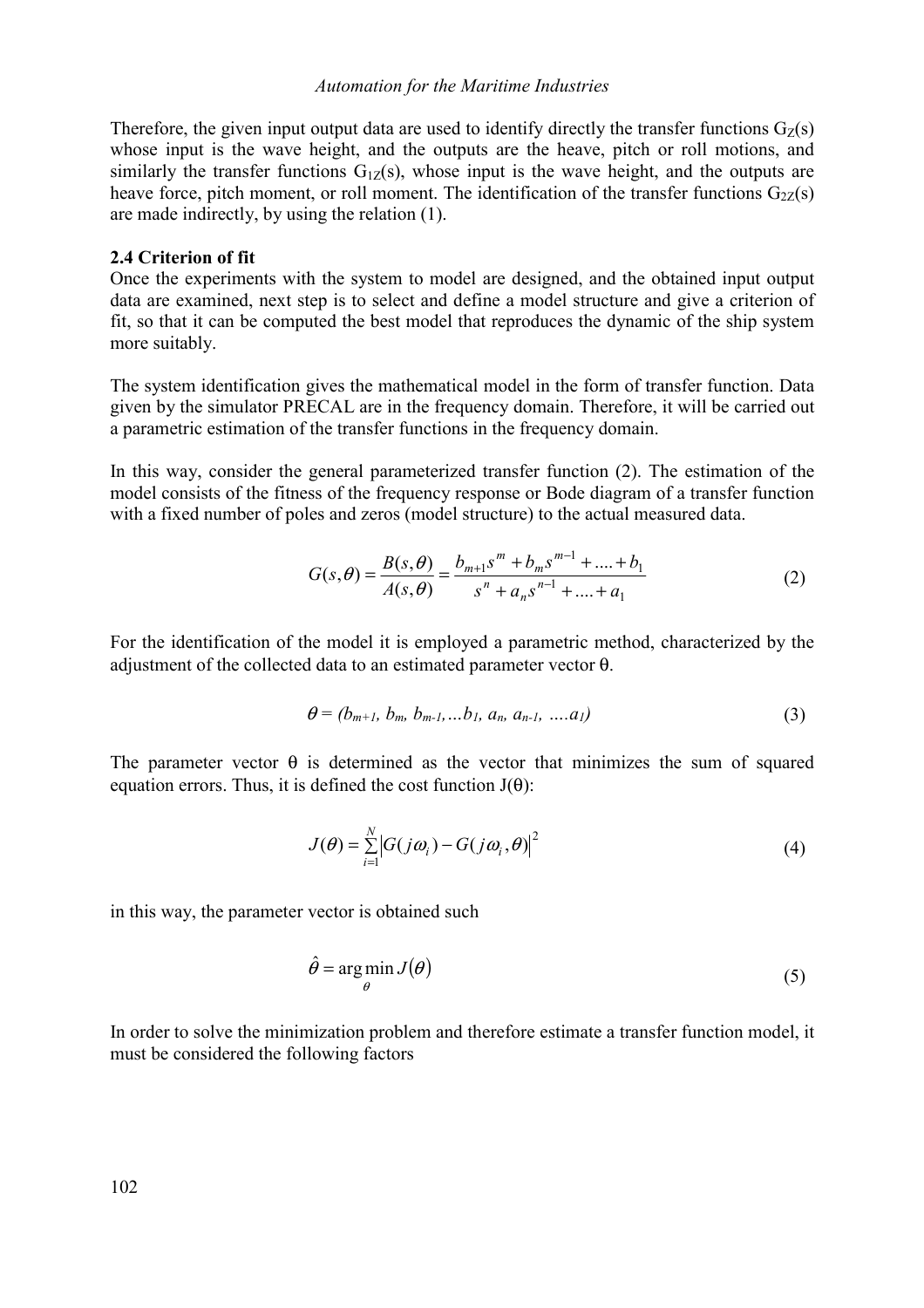1. A physical insight of the dynamic of the system states that at low frequencies roll and pitch responses amplitudes must tend to zero, while the heave response amplitude must tend to one. That is

\n- Heave: 
$$
G_{1H}(j\omega), G_{2H}(j\omega) \xrightarrow{\omega \to 0} 1
$$
\n- Pitch:  $G_{1P}(j\omega) \xrightarrow{\omega \to 0} 0$
\n- Roll  $G_{1R}(j\omega) \xrightarrow{\omega \to 0} 0$
\n
\n(6)

that it is translated for the parameter vector  $θ$ 

- $G_{1H}(s)$  y  $G_{2H}(s) \rightarrow |a_1| = |b_1|$ •  $G_{1P}(s) \to b_1=0$ •  $G_{1R}(s) \rightarrow b_1=0$ (7)
- 2. The system must be stable. It is translated into the poles of the transfer function must belong to the left plane *s.* Thus, to ensure the stability of the estimated models the transfer functions are reparametrized as

$$
G(s,x) = \frac{x_{n+m+1}s^{m} + x_{n+m}s^{m-1} + \dots + x_{n+1}}{\prod_{i=1}^{mpc} (s^2 + 2x_{2i-1}s + x_{2i-1}^2 + x_{2i}^2) \prod_{i=1}^{mps} (s + x_{mpc+i})}
$$
(8)

with  $n = nps + npc$  and

$$
\begin{cases} x_{2i-1} < -0.005 \text{ for } i = 1, 2, \dots, \text{npc} \\ x_{npc+i} < -0.005 \text{ for } i = 1, 2, \dots, \text{nps} \end{cases} \tag{9}
$$

Then, the parameters *x* are obtained by minimizing

$$
\sum_{i=1}^{N} |G(j\omega_i) - G(j\omega_i, x)|^2 \text{ subject to (7) and (9)}
$$
 (10)

It is important to note that the constraint  $|a_1| = |b_1|$  is a strongly nonlinear function of *x*. This nonlinear minimization problem with nonlinear constraints is solved using the nonlinear optimization toolbox of Matlab.

Starting values are obtained via a genetic algorithm ([13]) or generated at random. The solution of (10) is used as initial guess for a multistep procedure, also called alternating variables method ([14]).

The multistep procedure is motivated by the fact that direct measurements of the heave force to heave motion, pitch moment to pitch motion, and roll moment to roll motion dynamics are not available. Therefore, transfer functions  $G_{1Z}(s)$  and  $G_{Z}(s)$  (with  $Z = H$ , P or R) are directly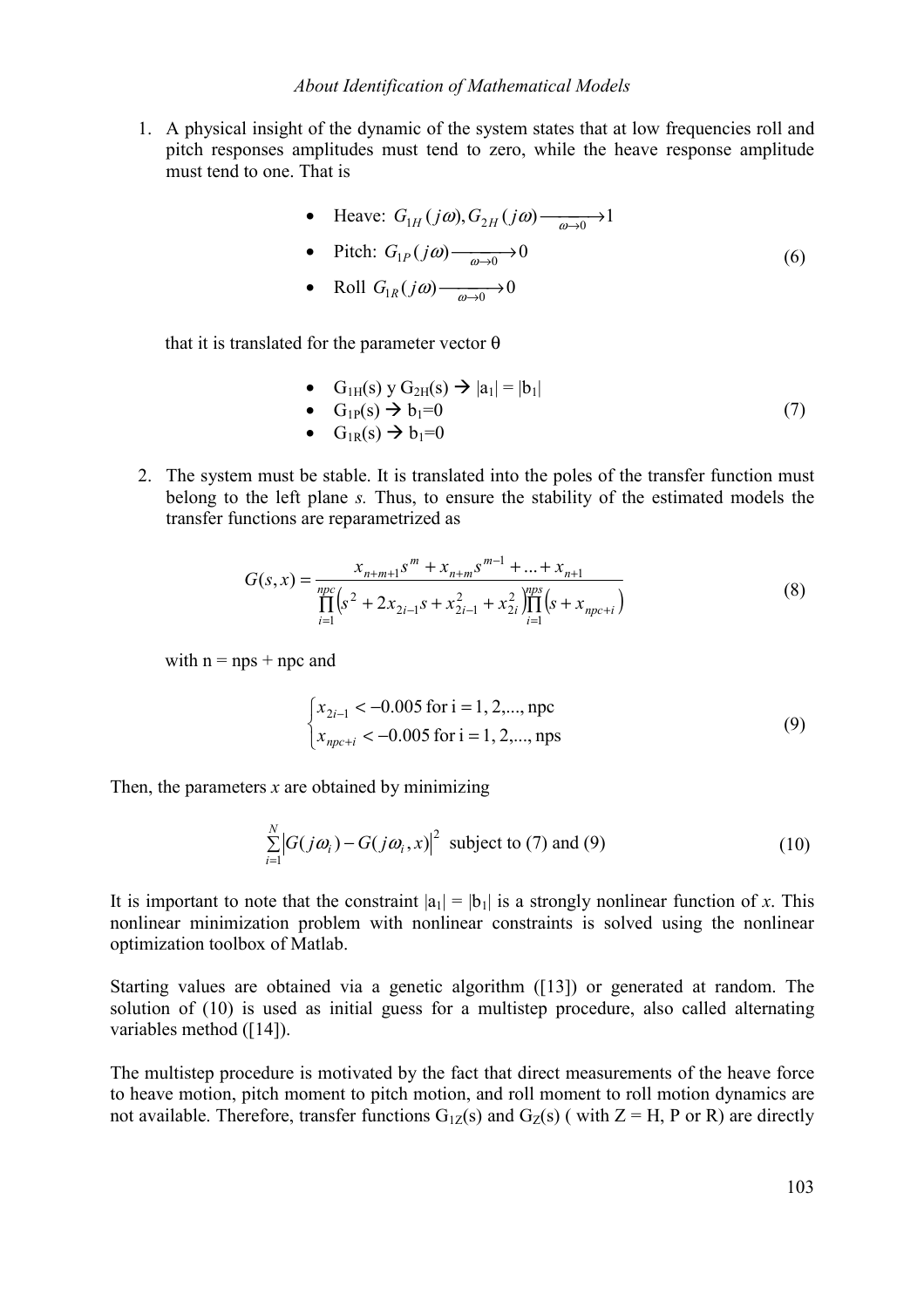estimated by minimizing (10). The solution given is used to identify the transfer function  $G_{2Z}(s)$  (Z = H, P or R) by minimizing

$$
\sum_{i=1}^{N} \left| G_Z(j\omega_i) - G_{1Z}(j\omega_i, x_a) G_{2Z}(j\omega_i, x_b) \right|^2 \text{ subject to (7) and (9)}
$$
 (11)

successively  $x_a$  is determined for fixed  $x_b$  and  $x_b$  is determined for fixed  $x_a$  with  $G_z(i\omega_i)$  the simulated data and  $Z = H$ . P or R.

#### **3 DISCUSION ON THE IDENTIFICATION METHOD OF MULTIVARIABLE MODELS**

In this section some suggestions are made about the method described in the previous section. The fundamental questions are raised about

- the excitation signal and plant model
- the parametrization of the transfer functions
- the choice of the starting values
- the multistep procedure

#### **3.1 Choice of the excitation signal and the plant model**

*3.1.1. Excitation signal.* Since the heave, pitch and roll dynamics of a ship are described by nonlinear differential equations ([15]), it is important the choice of the excitation signal. It is shown that the frequency response of a system depends on the class of excitation signal used.

It is important that the type and power of the waves used for the linear identification experiment (linear approximation of the true nonlinear behaviour) coincides with the type and the power of the waves that the controller or actuators elements should compensate for in real life.

In this particular case the identification and validation are performed with respectively regular (single sines) and irregular (broadband signal) waves. Regular waves do not exist in nature, however they are very useful for the identification method and obtaining a linear model. The frequency rank and height of the sinusoidal signal used belong to the frequency spectral and amplitudes of the irregular waves, which are those that the real system could find.

*3.1.2. Plant model*. In system identification the determination of model structure is an important aspect. And overparametrized model structure can lead to unnecessarily complicated computations for finding the parameter estimates and for using the estimated model. And underparametrized models may be very inaccurate. Therefore, it is necessary to employ methods to find an appropriate model structure.

The choice of model structure in practise is influenced greatly by the intended use of the model. For instance, a stabilizing regulator, like it is this case, can often be based on a loworder model, whereas more complex models are necessary if the model is aimed at giving physical insight into the process.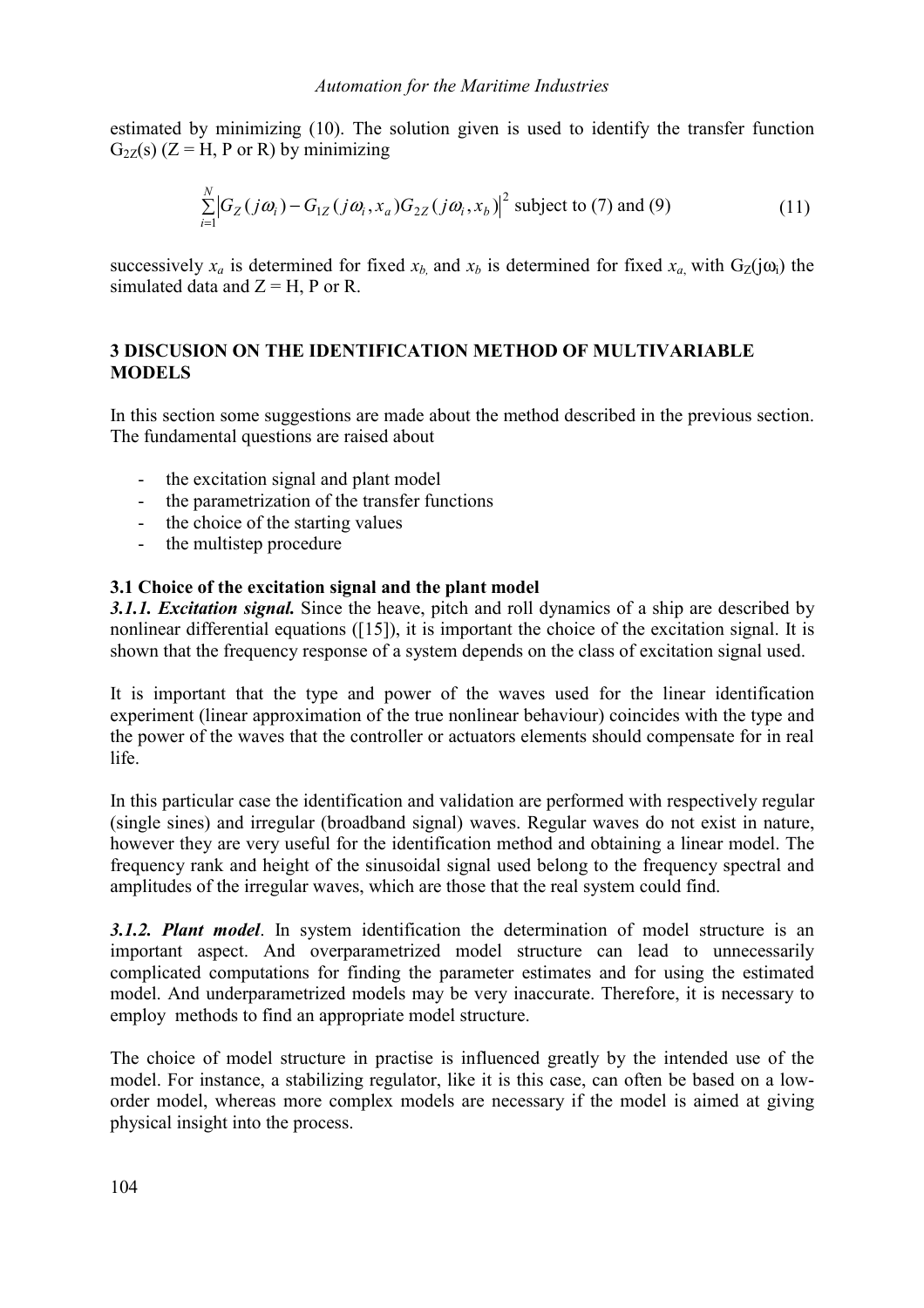#### *About Identification of Mathematical Models*

In practise identification often is performed for an increasing set of model orders. Then one must know when the model order is appropriate, i.e, when to stop. Needless to say, any reallife data ser cannot be modelled exactly by a linear finite-order model. However, the methods for finding the 'correct' model order are based on the statistical assumption that the data come from a true system within the model class considered.

Concerning the problem of choosing the model structure, the following question is raised: In the comparison between the frequency response or Bode diagram of the modelled transfer functions and the data  $([1])$ , it is observed that there is a discrepancy in the high frequency range. Thus one can wonder whether these differences are due to the intrinsic nonlinear behaviour of the heave, pitch and roll motions, or to a deliberate simplification of the linear dynamics.

For that reason, it is proposed that one way of guaranteeing that the best (in least square sense) linear approximation has been obtained, and therefore, that all the remaining errors are then due to nonlinear effects, is the utilization of classical model selection criteria such as the Akaike information criterion (AIC), and the whiteness test of the residual applied to the identification data ([8], [9], [16]).

Therefore, in the new approach of the identification method, these criterion are applied in order to ensure the best model structure and thus the best linearization.

#### **3.2 Parameterization issues and starting values**

Originally, in order to ensure the system stability, a re-parameterization of the transfer functions is carried out (8). Consequently the constraint (7) results in a cost function (10) that is strongly non-quadratic function of the model parameters.

As a consequence of this parameterization, several disadvantages appear ([10]):

- Because of the nonlinear minimization and nonlinear constraints, the generation of starting values is non-trivial, especially for high order systems.
- The selection of the model is more complicated since the number of real *nps* and complex conjugate *npc* poles should be estimated. However, parameterization (2) only needs the number of total poles *n.*
- The classical derivative based nonlinear optimizers ([14]) will degenerate for multiplicities higher than one. On the other hand, parameterization (2) does not impose nor exclude particular pole positions and pole multiplicities.

These problems can be avoided as follows:

Using parameterization (2), cost function can be written as

$$
\sum_{i=1}^{N} \left| G(j\omega_i) - \frac{B(j\omega_i, \theta)}{A(j\omega_i, \theta)} \right|^2 \text{ subject to (7) and (9)}
$$
 (12)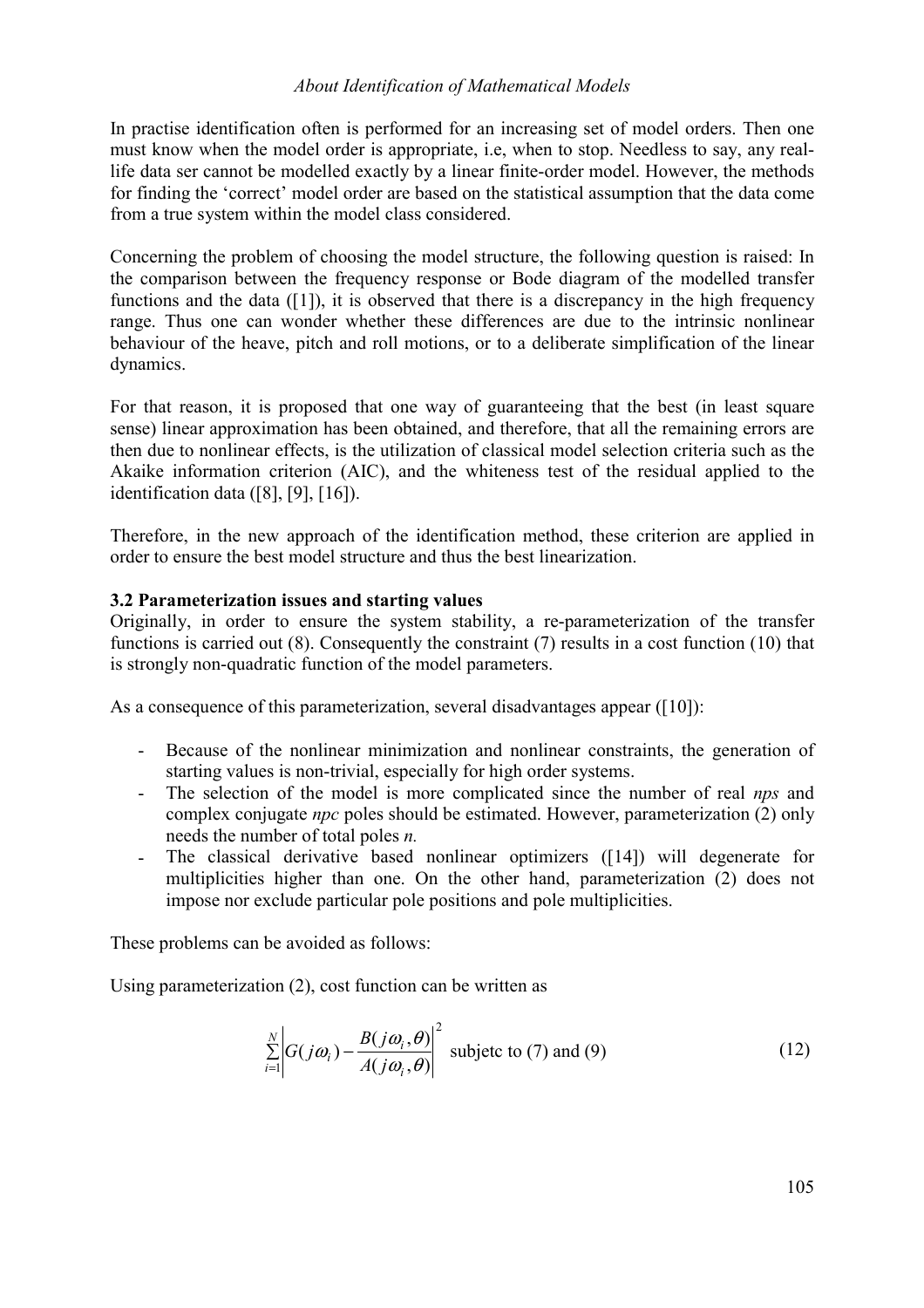Thus, the nonlinear constraint  $|a_1| = |b_1|$  can easily be satisfied by minimizing the cost function two times: first subject to  $a_1=b_1$ , next subject to  $a_1 = -b_1$ , and finally selecting the solution with the smallest cost function.

Applying the same trick, high quality starting values for (12) can be obtained via the linear least squares estimate

$$
\sum_{i=1}^{N} \left| A(j\omega_i, \theta) G(j\omega_i) - B(j\omega_i, \theta) \right|^2 \text{ subject to (7)}
$$
\n(13)

Concerning the stability constraint, two different approaches are possible for imposing it. Either the constraint is imposed during the minimization as proposed in the previous method and in [17], or first and unconstrained optimal noise removal problem is solved and next a stable approximation is calculated ([18]). In this case the first scheme is applied.

#### **3.3 The Multistep procedure**

As it is has been commented in previous sections, the input output data which are obtained from the simulations are the input wave and outputs forces or moments, and the input wave and outputs the movements. These data are used directly for the identification of the transfer functions  $G_{1Z}(s)$  and  $G_Z(s)$ , with  $Z = H$ , P or R.

The alternating variables method or multistep procedure proposed to minimize (11) is usually inefficient and is not guaranteed to converge to a stationary point of (11).

Hence, another proposed approach is to minimize simultaneously  $x_a$  and  $x_b$ . If parameterization (2) is used, this scheme will be easier since high quality starting values are available via (13).

Once questions and how to solve them are set out, next section show the definitive approach for the identification problem.

### **4 RESOLUTION TO THE IDENTIFICATION PROBLEM**

In this section it is described the procedure developed for the identification of the models, considering all the suggestions raised in previous sections.

*Collecting input-output data.* For each particular case of force, moment or motion of heave, pitch and roll responses, initially there are a set of N experimental points of amplitude  $|G(i\omega_i)|$ and phase  $arg(G(j\omega_i))$ , for each type of wave, characterized by the natural frequency  $\omega_{0i}$ , with  $i = 1$  N.

It must be considered that the frequency of oscillation of a ship response when a wave with natural frequency  $\omega_0$  reach the ship with an angle  $\mu$ , is the frequency of encounter  $\omega_e$ , which is determined by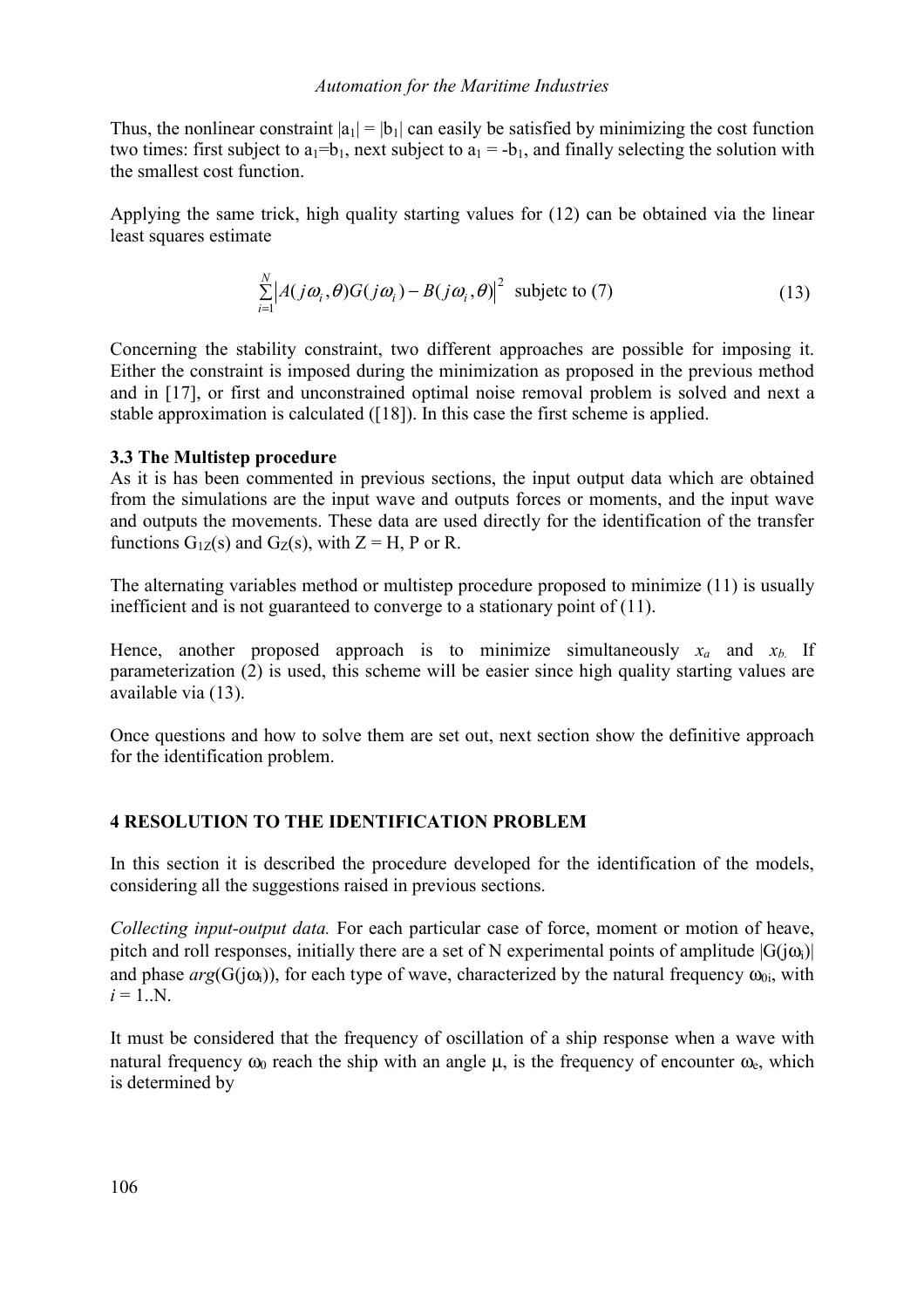*About Identification of Mathematical Models* 

$$
\omega_e = \omega_0 - \frac{\omega_0^2}{g} U_0 \cos \mu \tag{14}
$$

Thus, the frequency of work will be the frequency of encounter.

According to this, the starting point are the experimental data,  $G(i\omega_{ei})$ , i=1…N, that expressed in binomial form are

$$
G(j\omega_{ei}) = |G(j\omega_{ei})| \cos (arg(G(j\omega_{ei}))) + j |G(j\omega_{ei})| \cos (arg(G(j\omega_{ei})))
$$
\n(15)

*Criterion of fit.* According to what it has been already commented, the identification problem is solved as an optimization problem. The transfer function to be estimated, with *m* zeros and *n* poles is :

$$
G(s,\theta) = \frac{B(s,\theta)}{A(s,\theta)} = \frac{b_{m+1}s^m + b_m s^{m-1} + \dots + b_1}{s^n + a_n s^{n-1} + \dots + a_1}
$$
(16)

where the parameter vector  $\theta$  is:

$$
\theta = (a_1, a_2, \ldots, a_{n-l}, a_n, b_1, \ldots, b_{m-l}, b_m, b_{m+l})
$$
\n(17)

In order to facilitate calculations in the resolution of the optimization problem, the parameter vector is redefined in terms of the *x* variable:

$$
x = (x_1, x_2, \dots, x_n, x_{n+1}, \dots, x_{n+m})
$$
\n(18)

Thus, the transfer function is:

$$
G(s,x) = \frac{B(s,x)}{A(s,x)} = \frac{x_{m+1}s^m + x_m s^{m-1} + \dots + x_{n+1}}{s^n + x_n s^{n-1} + \dots + x_1}
$$
(19)

and then the cost function  $J(x)$  is

$$
J(x) = \sum_{i=1}^{N} \left| G(j\omega_i) - G(j\omega_i, x) \right|^2
$$
 (20)

The problem of obtaining the value of the parameters  $x$  that find the minimum of the multivariable function  $J(x)$  is solved with the Matlab optimization toolbox.

*Constraints.* The constraints of the problem are

i.)  $|b_1| = |a_1|$  for  $G_{1H}(j\omega_e)$ ,  $G_{2H}(j\omega_e)$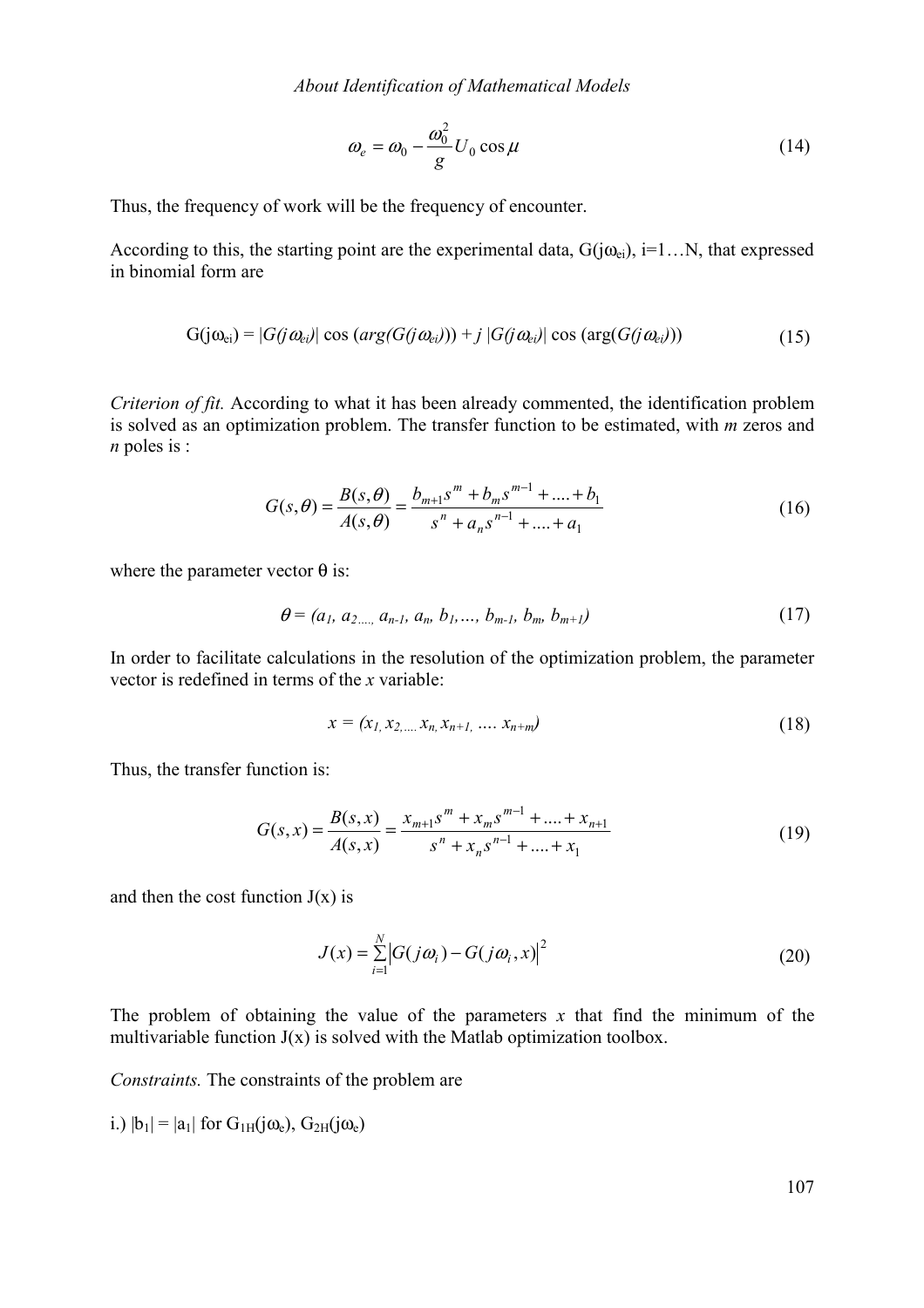This condition is translated for the parameters vector *x* into:

$$
|\mathbf{x}_{n+1}| = |\mathbf{x}_1| \tag{21a}
$$

ii).  $b_1=0$  for  $G_{1P}(j\omega_e)$ 

In order to ensure that this constraint is satisfied in the identification of the model wave to pitch moment, it is necessary to impose in the parameter vector *x* that

$$
x_{n+1}=0 \tag{21b}
$$

iii). System stability

This constraint forces the real part of the poles to be negative, that is, to be in the left hand on the *s*-plane.

*Starting values.* High quality starting values, i.e, near to the global optimum, are basic to reach the convergence point.

In [1], starting values are obtained via a genetic algorithm or generated at random. The trouble met in the identification of new models with different angles of incidence is that in many occasions, due that starting values were not adequate or distant from the minimum, the procedure of minimization was long and costly. This was intensified when genetic algorithms were used, since it is a method based on the heuristic that did not give good results in many cases.

For that reason, it is developed a new method to obtain the starting values  $x_0$ . This method consists of a linear least square estimation. From the cost function  $J(x)$  expression:

$$
J(x) = \sum_{i=1}^{N} \left| G(j\omega_{ei}) - G(j\omega_{ei}, x) \right|^2 = \sum_{i=1}^{N} \left| G(j\omega_{ei}) - \frac{B(j\omega_{ei}, x)}{A(j\omega_{ei}, x)} \right|^2 \tag{22}
$$

it yields:

$$
\sum_{i=1}^{N} \left| A(j\omega_{ei}, x) G(j\omega_{ei}) - B(j\omega_{ei}, x) \right|^2 \tag{23}
$$

Therefore, a problem of least squares is set out. For each frequency value  $\omega_{ei}$ , the denominator  $A(i\omega_{ei},x)$  and numerator  $B(i\omega_{ei},x)$  are only function of the vector *x*, and  $G(i\omega_{ei})$  is a complex value. Hence, rewriting the above expression leads to an equation of the type  $c * x - d = 0$ , where  $x$  is the parameters vector (the starting values) to estimate.

Next, considering all the points  $i = 1..N$ , that is, all the frequencies  $\omega_{ei}$ , one matrix C with N files and *n+m* columns, and one column vector with *n+m* size are given. Thus it is raised a least squares problem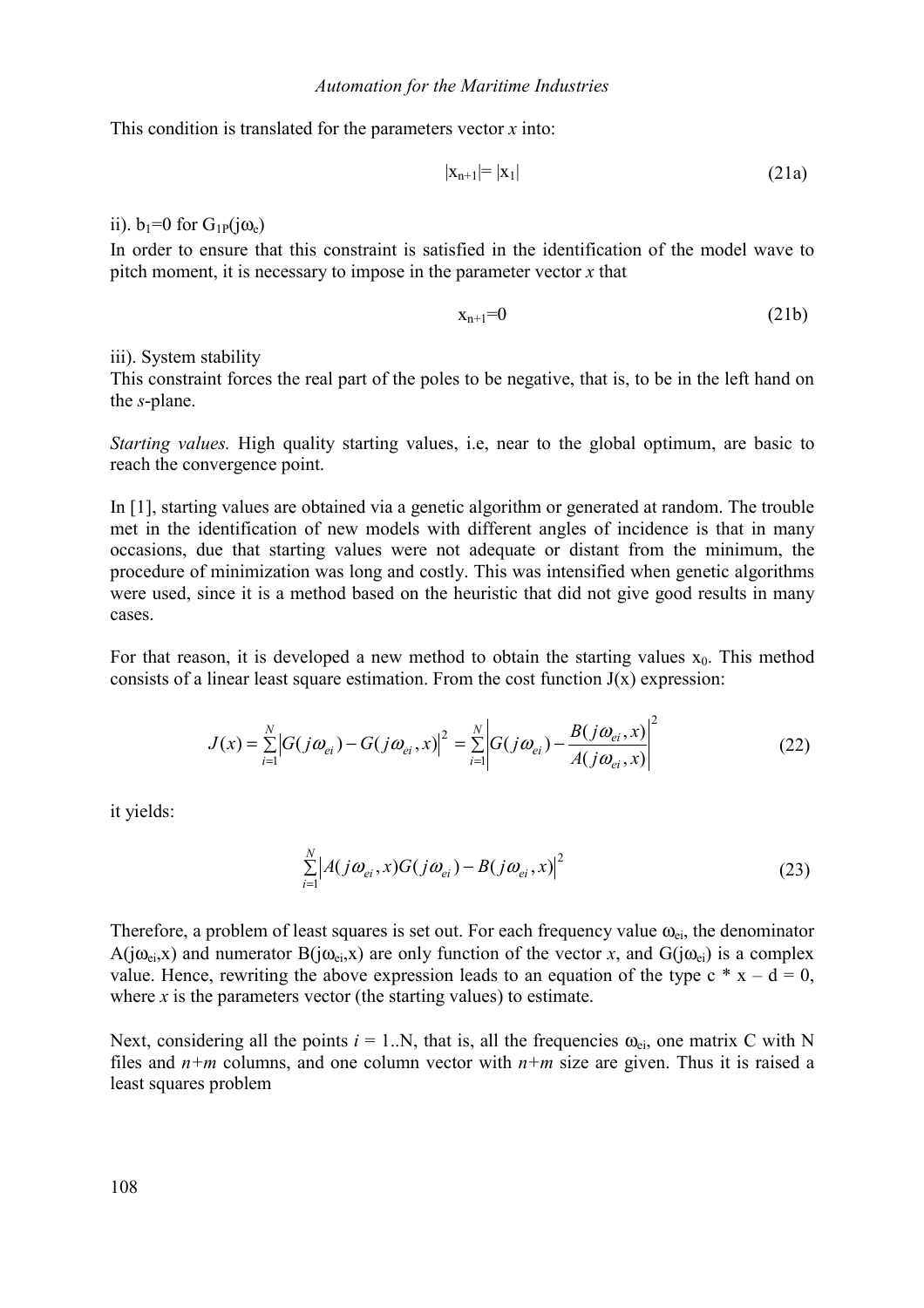$$
C x - d = 0 \tag{24}
$$

*Multistep procedure. Identification of the transfer functions*  $G_{2Z}(s)$ *. In this work, originally it* is proposed the multistep procedure, where  $G_{2Z}(s,x_b)$  is identified from the previously estimated transfer function  $G_{1Z}(s,x_a)$  and the data  $G_Z(s)$  (11). As an alternative to this procedure, it is suggested to solve simultaneously both transfer functions and estimate the parameters vector  $x_a$  and  $x_b$  at the same time.

Another approach for estimating  $G_{2Z}(s)$  is to make a previous hypothesis of linearity and determine the points to fit the transfer function from the linear superposition principle. Thus, for each frequency of encounter of wave  $\omega_{ei}$ ,  $i = 1..N$ :

$$
\left|G_{2Z}(j\omega_{ei})\right| = \frac{\left|G_Z(j\omega_{ei})\right|}{\left|G_{1Z}(j\omega_{ei})\right|}; \qquad \arg\left(G_{2Z}(j\omega_{ei})\right) = \arg\left(G_Z(j\omega_{ei})\right) - \arg\left(G_{1Z}(j\omega_{ei})\right) \tag{25}
$$

where  $Z = H$ , P, R.

Once the implementation of the identification method has been developed and presented, next an example is shown.

#### **5 AN EXAMPLE**

The whole work tries to identify a continuous linear model of heaving, pitching and rolling dynamics. Specifically, models of  $G_{1H}$ ,  $G_{2H}$ ,  $G_{1P}$ ,  $G_{2P}$ ,  $G_{1R}$ , and  $G_{2R}$  are identified for incidence waves between 90 and 180 degrees. Each plant models set have the same number of poles and zeros.

As in this chapter it has been commented two alternatives for the identification method, in this section it is shown a practical case of application of theses two approaches and a comparison of both of them. Specifically, it is presented the identification of the model corresponding to the wave to heave force plant, for the incident angle 135º and ship speed 40 knots.

Thus, for each case, it is presented the transfer function identified and the Bode diagram, together with another plot in which the Bode diagram of the transfer function and data are compared. Finally, it is shown the temporal response of the final model identified, for the particular case of irregular waves SSN=5.

#### **5.1 Wave to Heave Force G<sub>1H</sub>(s) Model**

First approach. As it has been noted in previous sections, first step is to select a set of candidate model structures. Table 1 shows two of these considered model structures (m,n,nps), and the value of the cost function *J* for speed 40 knots. Here, *m* is the number of zeros, *n* is the total number of poles, and *nps* is the number of simple poles.

The parameter vector  $\theta$  and transfer function are determined for each model structure. These all models give very similar Bode plots in the frequency range of interest, so this is a proof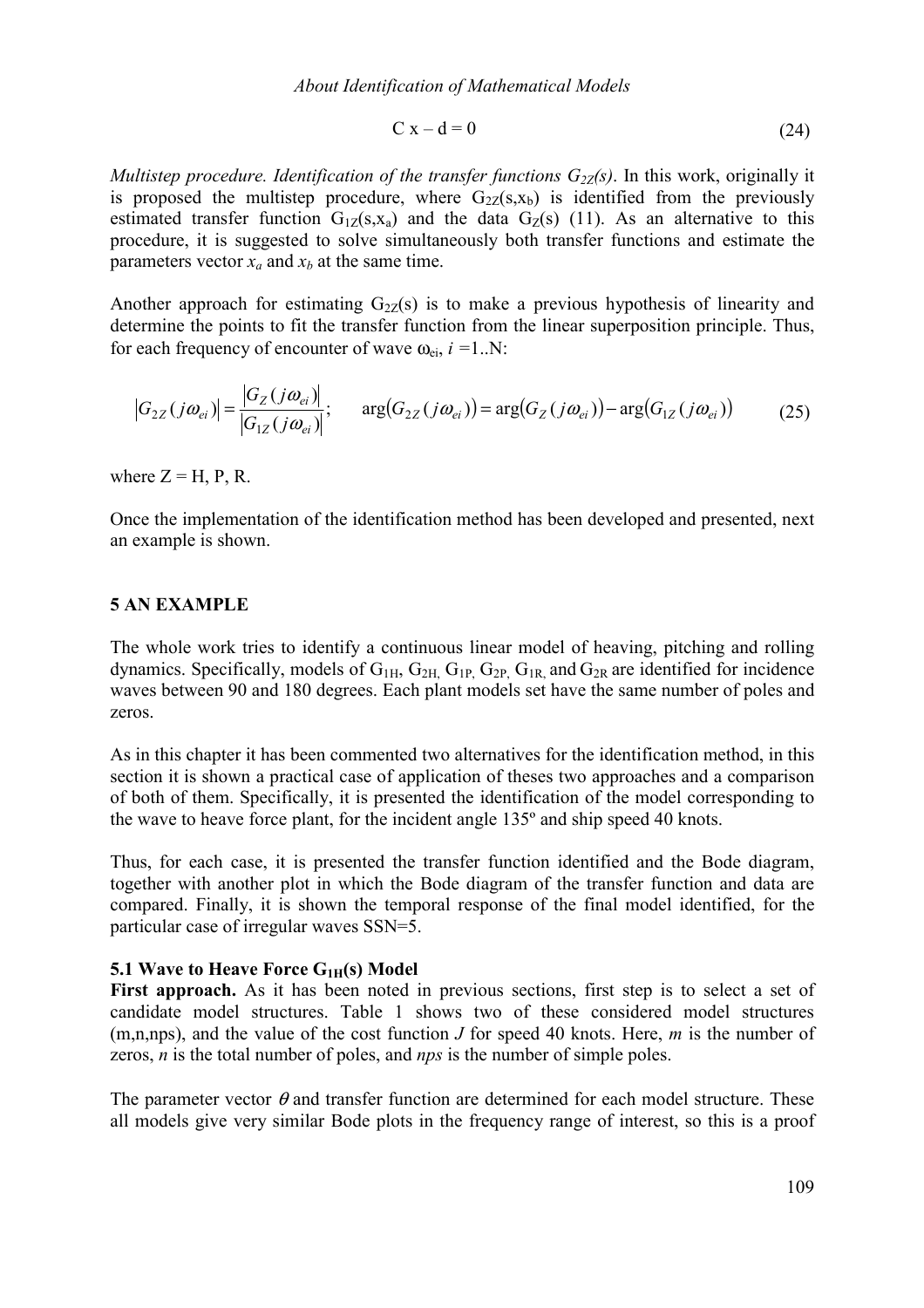that these must reflect features of the true system. Structure with minimum *J* is selected as the best model.

| <b>Table 1. Model structures, cost function J and ATC</b> |                 |  |
|-----------------------------------------------------------|-----------------|--|
| model structure $(m, n, nps)$                             | cost function J |  |
| (3,4,2)                                                   | 0.51            |  |
| (3,3,1)                                                   | 0.79            |  |

**Table 1. Model structures, cost function** *J* **and AIC** 

Finally, structure (3,4,2) is chosen, and the estimated transfer function is

$$
G_{1H}(s) = 9333 \frac{76.56s^3 - 22.21s^2 + 322.5s - 14.92}{s^4 + 21.26s^3 + 154.7s^2 + 289s + 14.92}
$$
(26)

Figure 3 presents the Bode diagram of  $G<sub>1H</sub>(s)$ . Figure 4 shows the Bode plots of the estimated transfer function and the simulated true data. It can be seen that the model is quite capable of describing the system.



Figure 3. Bode plot of the estimated transfer function model G<sub>1H</sub>(s)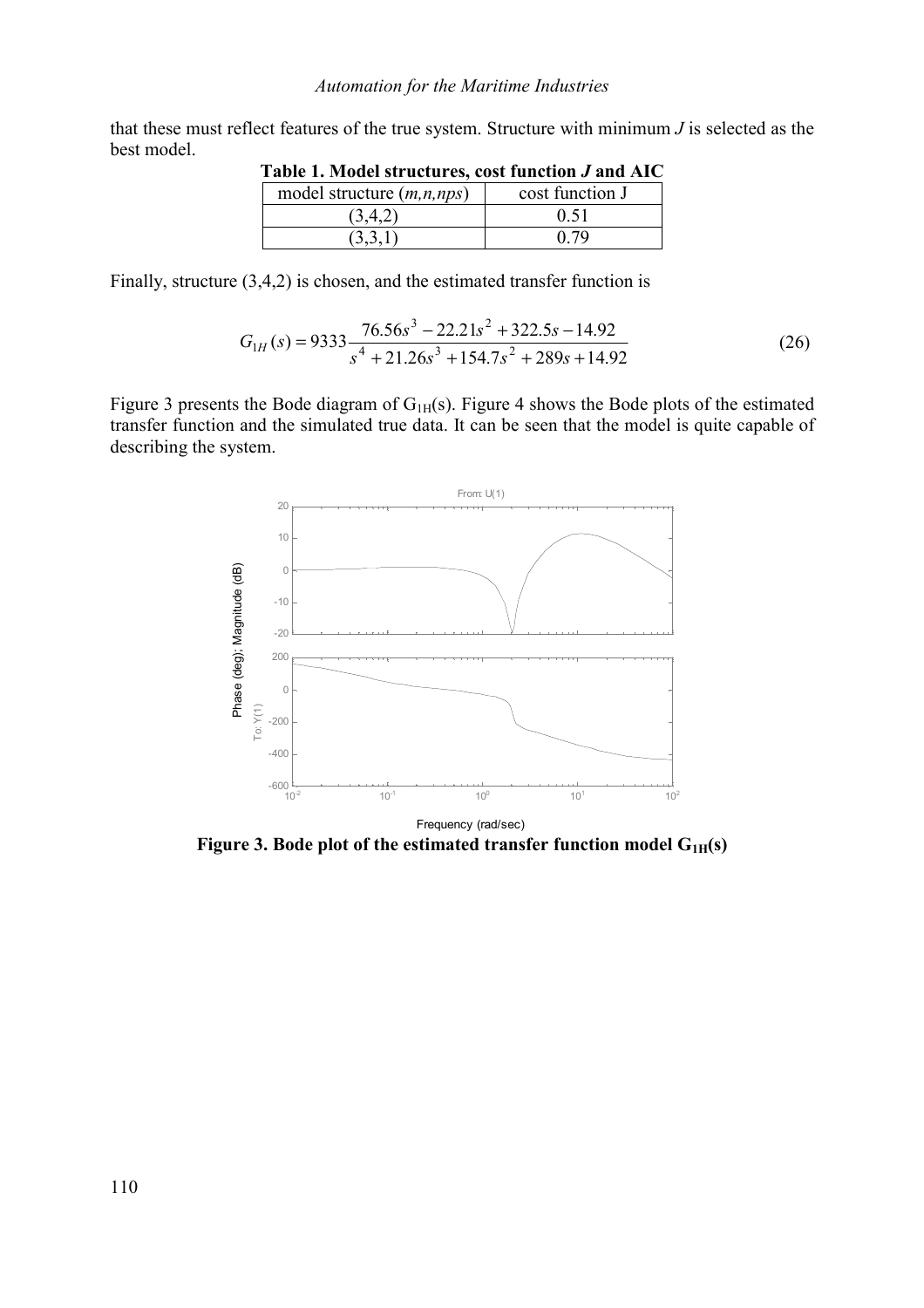

Figure 4.Bode plot of G<sub>1H</sub>(s) and experimental data

Finally, figure 5 shows the response in the temporal domain of the model identified.



Figure 5.Temporal response G<sub>1H</sub>(s)

**Second approach.** Table 2 shows two of the model structures (*m* is the number of zeros*,* and *n* the number of poles) that had been tried, and the respective values of AIC and cost function *J*. According to Akaike's theory, those with the lower value AIC is selected. In this case,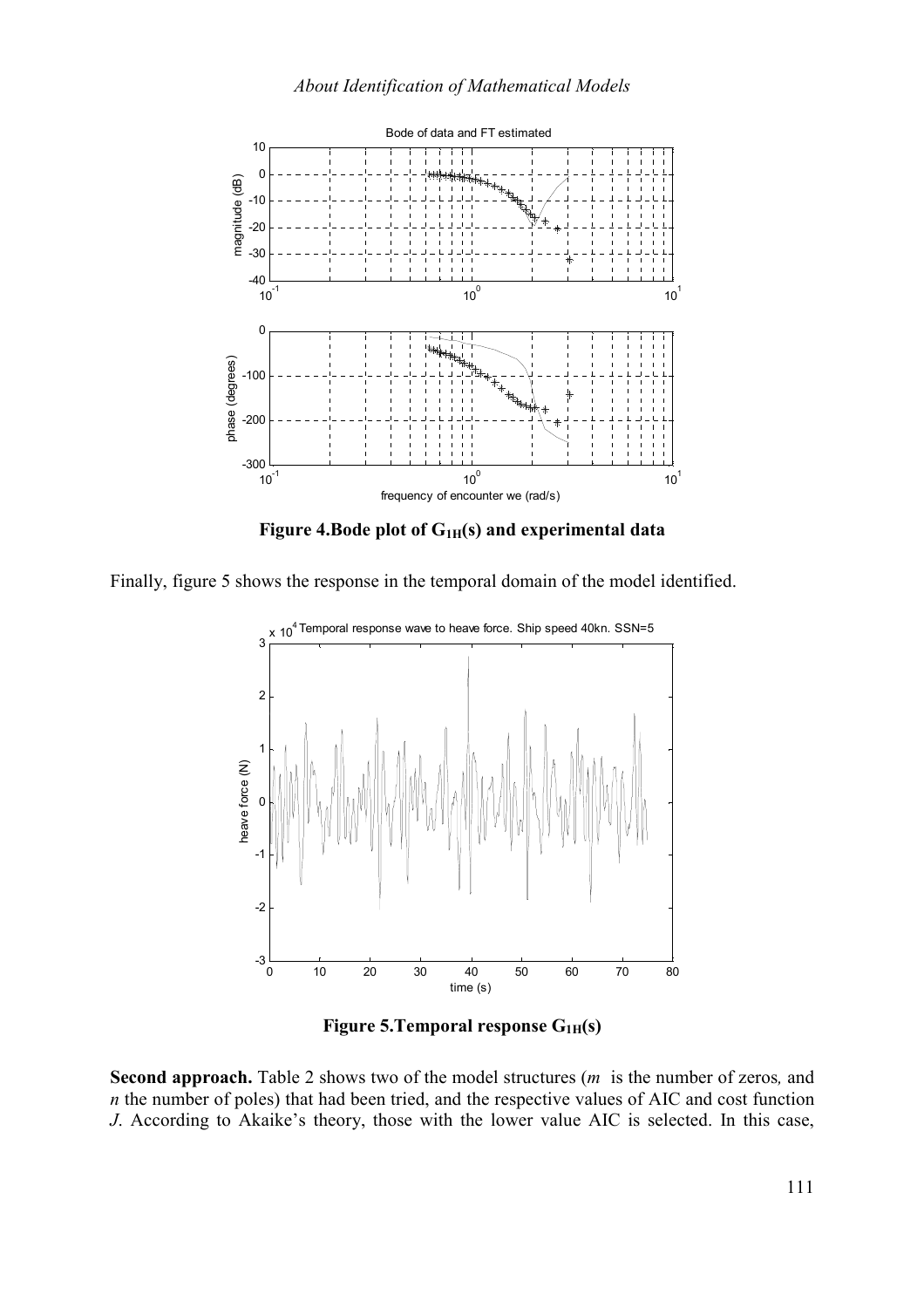structure (3,4), with  $m = 3$  zeros and  $n = 4$  poles gives the best result, so this structure is the chosen one.

| model structure $(m, n)$ | AIC             | cost function J |
|--------------------------|-----------------|-----------------|
|                          | $-63.31$        | 0.0347          |
| ر د                      | $-54.7^{\circ}$ | 0.055           |

**Table 2. Model structures, cost function** *J* **and AIC** 

Once model structure is fixed, the identification procedure is executed and the following transfer function is estimated:

$$
G_{1H}(s) = 9333 \frac{26.02s^3 - 22.13s^2 + 160.9s^1 + 0.9}{s^4 + 125.4s^3 + 149.1s^2 + 181.3s^1 + 0.9}
$$
(27)

Figure 6 shows the frequency response of  $G_{1H}(s)$ , and figure 7 shows the comparison between the Bode diagram of the transfer function identified and the actual data. It is shown that the model fits the data quiet good. Next, figure 8 shows the temporal response of the final estimated model.



Figure 6. Bode plot of the estimated transfer function model G<sub>1H</sub>(s)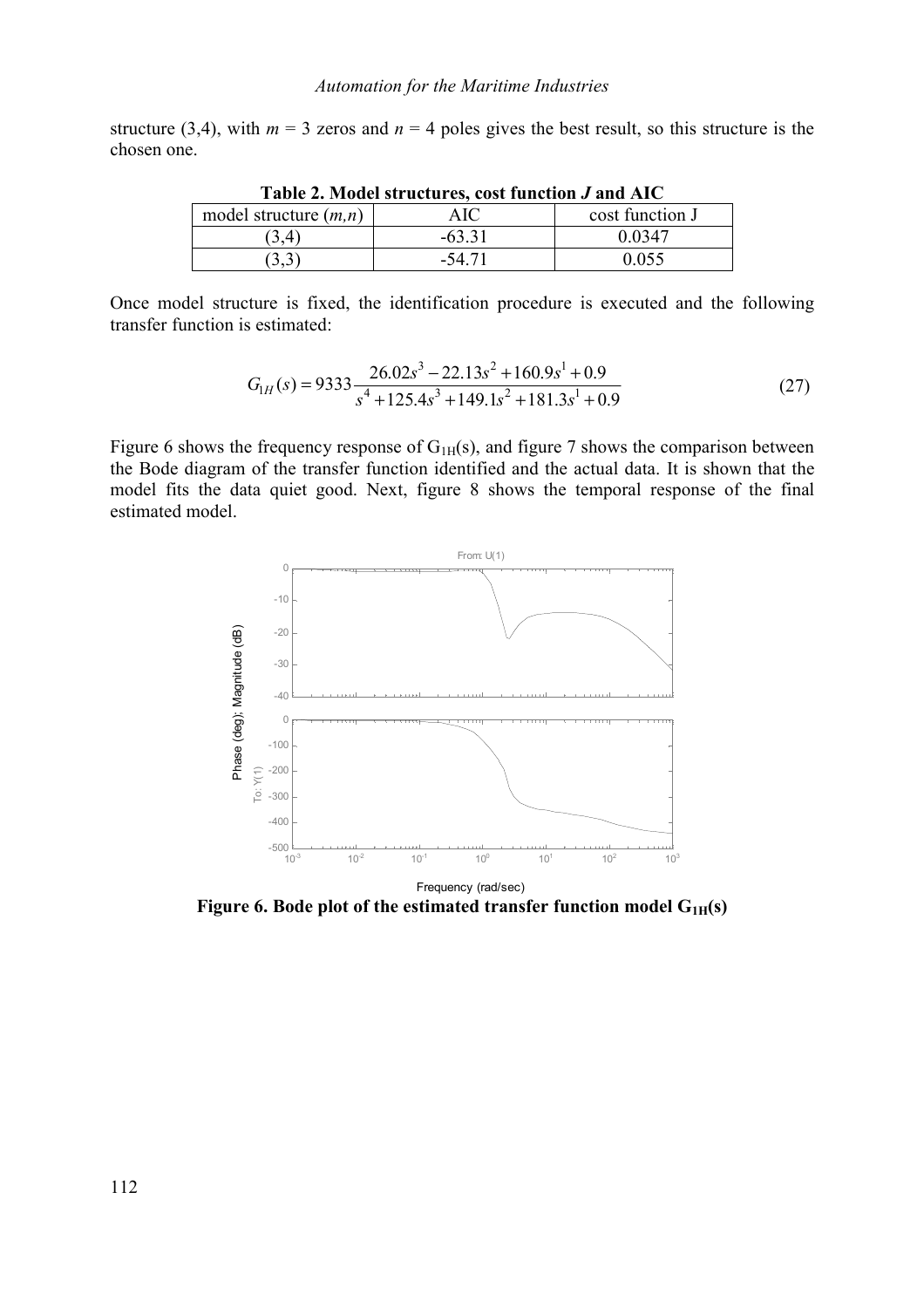

Figure 7. Bode plot of G<sub>1H</sub>(s) and data



Figure 8.Temporal response G<sub>1H</sub>(s)

**Comparison.** Evaluating the results of the two implementations, it is seen in numerical results and graphics that the second approach estimates a transfer function model that fits the data more accurately. In addition, in the Bode diagram of the first  $G_{1H}(s)$  it is observed that the amplitudes at high frequencies are too much large, which is translated into a very oscillatory and not proper behaviour in the temporal response.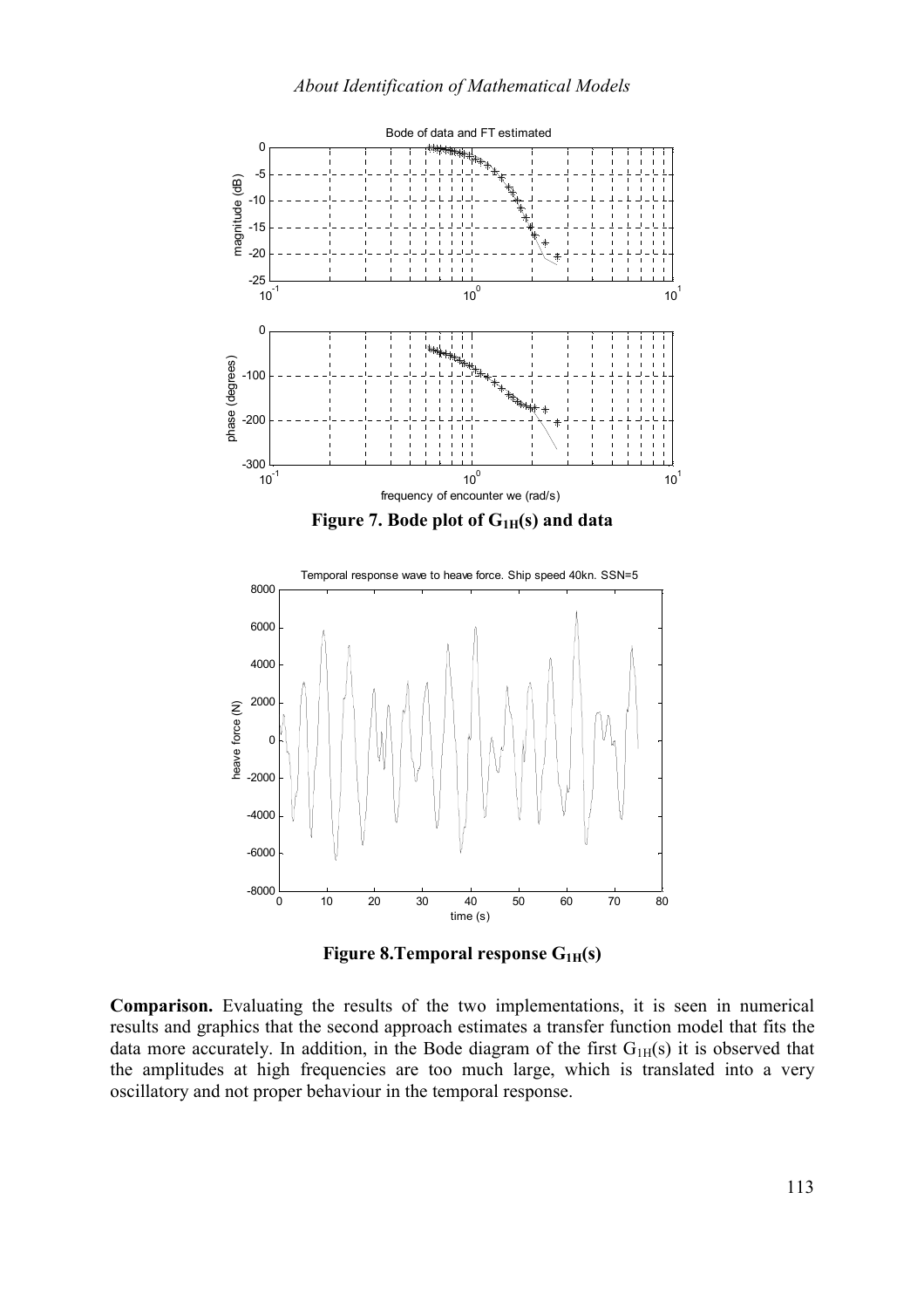#### **6 CONCLUSIONS**

In this chapter two different approaches of the system identification method has been proposed in order to analyse and identify models for the heave, pitch and roll dynamics of a high speed craft.

The first approach uses genetic algorithms and non linear least squares with constraints methods applied in the frequency domain as a criterion of fit to compute the best model. This method has been employed to model the vertical dynamic (heave and pitch modes) for the particular case of waves from directly ahead. However, when the study is extended to the horizontal dynamic (roll mode) and in addition other angles of incidence, it is not obtained such good models. Furthermore, it is observed that the technique does not guarantee the best linear approximation, and involves a lot of computational load due to non quadratic functions.

For that reason it is suggested another procedure. The second approach changes the type of parameterization, in order to facilitate the model selection and avoid non-quadratic functions in the cost function. Moreover and most important, this new parameterization promotes obtaining high quality starting values via a linear least squares estimate.

The chapter is concluded with an example in which the two approximations are applied. The particular case is the wave to heave force plant, with incidence wave 135º and ship speed 40 knots. For each method, obtained model's properties are examined. Bode plots are computed, graphed and compared with experimental data. It is seen that estimated model describes data information. Models which best agree with the experimental data are selected. Temporal response is also depicted. Finally, it is shown that the second approach obtains more accurate models that the first one.

#### **ACKNOLEDGMENTS**

Authors gratefully appreciate the support given by the Science and Technology Ministry of Spain under grant DPI2003-09745-C04-01.

### **REFERENCES**

- [1] Aranda, J. Cruz, J.M de la, Díaz, J.M. (2004) Identification of Multivariable Models of Fast Ferries*. European Journal of Control.* 10:1-12.
- [2] Aranda, J., J.M. Díaz, P. Ruipérez, T.M. Rueda, E. López (2002). Decreasing of the motion sickness incidence by a multivariable classic control for a high speed ferry. *CAMS ProceedingVolume*. Pergamon Press.
- [3] Aranda, J., J.M de la Cruz, J.M. Díaz, S. Dormido Canto (2002) .QFT versus classical gain scheduling: study for a fast ferry. *15th IFAC World Congress b'02*.
- [4] Aranda, J, R. Muñoz, J.M Díaz. (2003). Roll model for control of a fast ferry. *2nd International Conference on Maritime Transport and Maritime History.*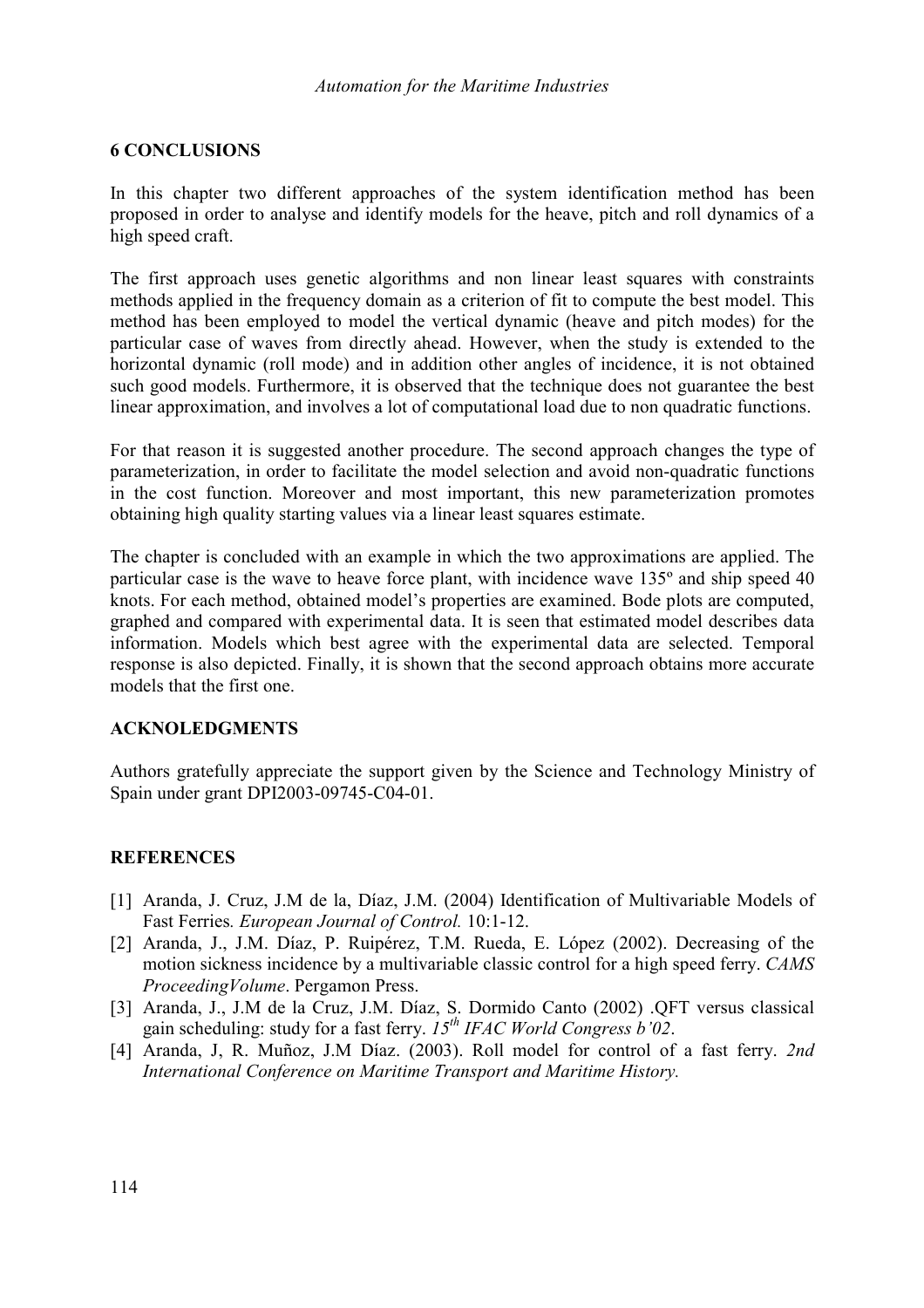- [5] Aranda, J, R. Muñoz, J.M Díaz. (2004). The problem of the coupling of the vertical movement control with roll movement in fast ferries*.* In:*CAMS 2004 Proceeding Volume. 239-244.*
- [6] Fossen, T.I, (2002). *Marine control systems: guidance, navigation and control of ships, rigs and underwater vehicles*. Marine Cybernetics AS, Trondheim.
- [7] Lewis, E.V, (1989), *Principles of Naval Architecture. Volume III*. Society of Naval Architects and Marine Engineers.
- [8] Ljung, L., (1999) *System Identification: Theory for the User*. Prentice Hall.
- [9] Söderström, T. and P. Stoica.(1989) *System Identification*. Prentice Hall.
- [10] Pintelon, R. and Schoukens, J. (2004). Discussion on "Identification of multivariable models of fast ferries"
- [11] Lloyd ARJM.( 1998) *Seakeeping: ship behaviour in rough water*. Ellis Horwood.
- [12] Bazán. National Company (1995). *Sea behaviour tests of the Turbo Ferry TF-120*. OTI-2086-CM-1.
- [13] Michalewicz, Z. (1999) *Genetic Algorithms + Data Structure= Evolution Programs.*  Third, revised and extender Edition. Springer.
- [14] Fletcher, R., (1991) *Practical Methods of Optimization (2nd ed.).*Wiley, New York.
- [15] Kenevissi, F., Atlar, M., and Mesbahi, E., (2003) *A new-generation motion-control system for twin-hull vessels using a neural optimal controller.* Marine Technology and Sname News, vol.40. no 3, pp. 168-180.
- [16] Pintelon, R. and Schoukens, J., (2001) *System Identification: A Frequency Domain Approach.* Piscataway, USA: IEEE Press.
- [17] Van Gestel, T., Suykens, J., Van Doore, P and De Moore, B., (2001) Identification of stable models in subspace identification by using regularization. *IEEE Trans. Autom. Contr*., vol 46, no 9, pp 1416-1420.
- [18] Mari, J. (2000) Modifications of rational transfer matrices to achieve positive realness*, Signal Processing*, vol. 80, pp. 615-635.